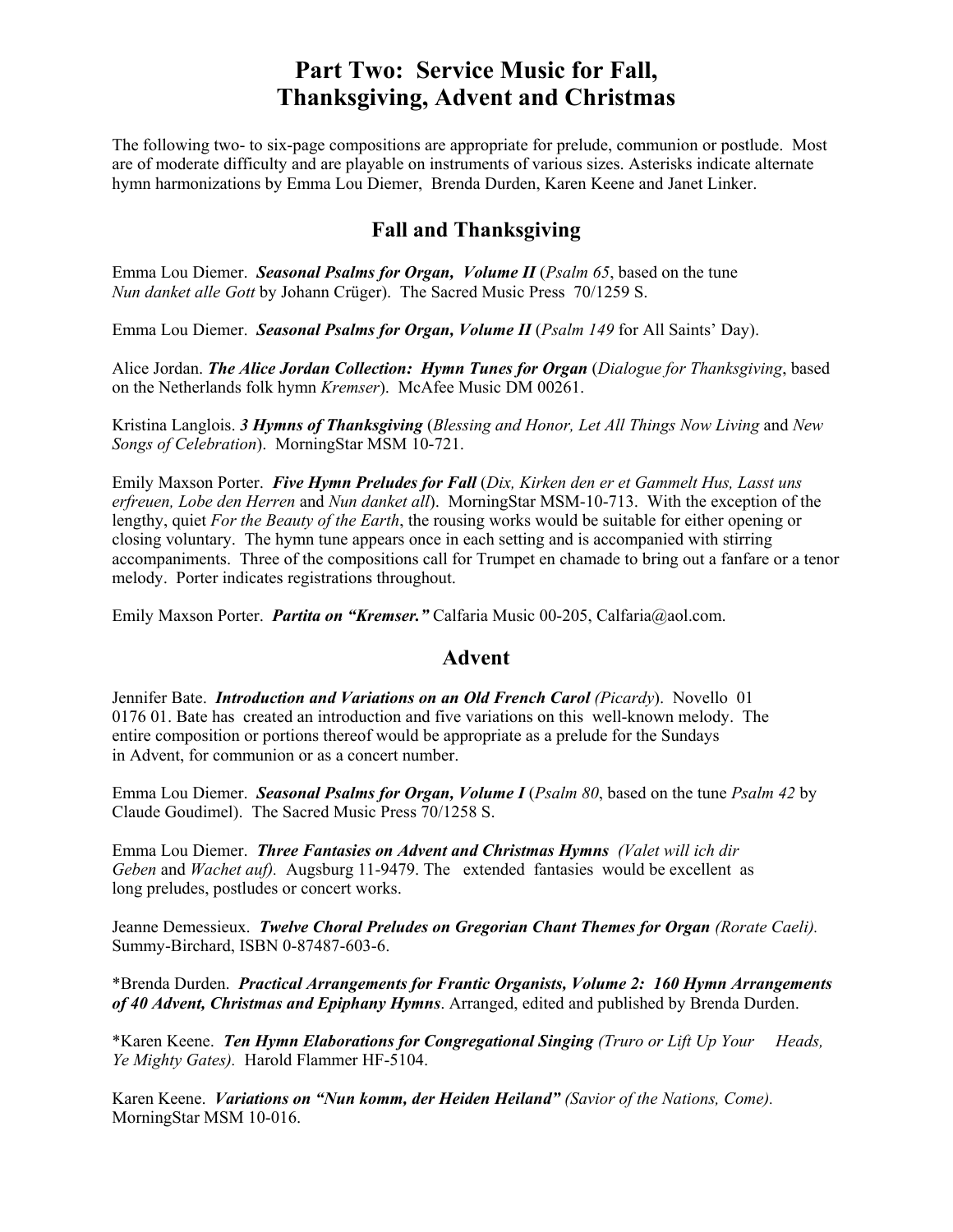Emily, Maxson Porter. *Waiting for the King: Four Advent Preludes for Organ (Franconia, Helmsley, Lost in the Night* and *Veni, Emmanuel).* Calfaria Music 00-203, Calfaria@aol.com.

Margaret Vardell Sandresky. *Organ Music, Volume II: Solo Organ (Angelus ad Virginem, Sleepers, Wake* and *Variations on Morning Star).* Edited by Virginia L. Haisten. Wayne Leupold Editions WL 600032.

## **Christmas**

Diane Bish**.** *Merry Christmas from Diane Bish (The First Noel, Il est Né, Lo, How a Rose e'er Blooming, Toccata on "Hark! The Herald Angels Sing," We Three Kings and Christmas Fantasy with Angels from the Realms of Glory, Away in a Manger, Deck the Halls and O Come, All the Faithful).* Fred Bock BGO832.

Jeanne Demessieux. *Twelve Choral Preludes on Gregorian Chant Themes for Organ (Adeste Fideles-Musette).* Summy- Birchard, ISBN 0-87487-603-6.

\*Emma Lou Diemer. *Gloria* from *Hymn Preludes and Free Accompaniments*. Augsburg 11-9398.

Emma Lou Diemer. *Seasonal Psalms for Organ, Volume I (Psalm 96*, based on the tune *Stille Nacht* by Franz Gruber). The Sacred Music Press 70/1258 S.

Emma Lou Diemer. *Three Fantasies on Advent and Christmas Hymns* ("Antioch"). Augsburg 11- 9479.

Alice Jordan. *A Season and A Time: Organ Preludes: General, Christmas, Easter, Lord's Supper* (*Pastorale on an Austrian Carol," As Lately We Watched;" Arioso on a German Carol, "Still, Still, Still;"* Four Familiar Nativity Melodies: *All My Heart This Night Rejoices*, *Silent Night* and two settings of *Away in a Mange*). Broadman Press 4570-37.

\*Karen Keene. *Ten Hymn Elaborations for Congregational Singing* (*O Come, All Ye Faithful, Joy to the World, Hark! the Herald Angels Sing, Silent Night* and five other non-Advent or Christmas settings). Harold Flammer HF-5104.

Kristina Langlois. C*hristmas* (*Come, Thou Long-Expected Jesus, Hark! the Herald Angels Sing, Now Sing We, Now Rejoice*, with optional tambourine and hand drum, *We Three Kings of Orient Are* and *What is This Lovely Fragrance?).* MorningStar MSM 10-124.

Kristina Langlois. *Three for Christmas (It Came upon the Midnight Clear, On This Day* and *Oh, Wondrous Type! Oh, Vision Fair).* MorningStar MSM-10-134.

Kristina Langlois. *5 for the Christmas Season (O Come, O Come, Emmanuel, Let our Gladness Have no End, Joy to the World, People, Look East!* and *The Angel Gabriel).* MorningStar MSM 10-146.

Janet Linker. *Carols of the Christ Child: Seven Carol Settings for Organ Solo (Go Tell It on the Mountain, Trumpet Tune on "Angels, from the Realms of Glory," Infant Holy, Infant Lowly, Away in a Manger, Silent Night I, Silent Night II* and *Variations on "Hark! the Herald Angels Sing").* Beckenhorst Press OC8.

\*Janet Linker. *The Last Verse for Christmas: Fifteen Free Hymn Accompaniments for the Christmas Season.* Beckenhorst OC16.

Phyllis Mains. *Carol Trilogy for the Merry Organ (The Holly and the Ivy, Patapan* and *Sussex Carol).* MorningStar MSM 10-118.

Emily Maxson Porter. *At the Manger (Away in a Manger, When Christmas Morn is Dawning, Love Came Down at Christmas* and *Once Again My Heart Rejoices).* MorningStar MSM 10-123.